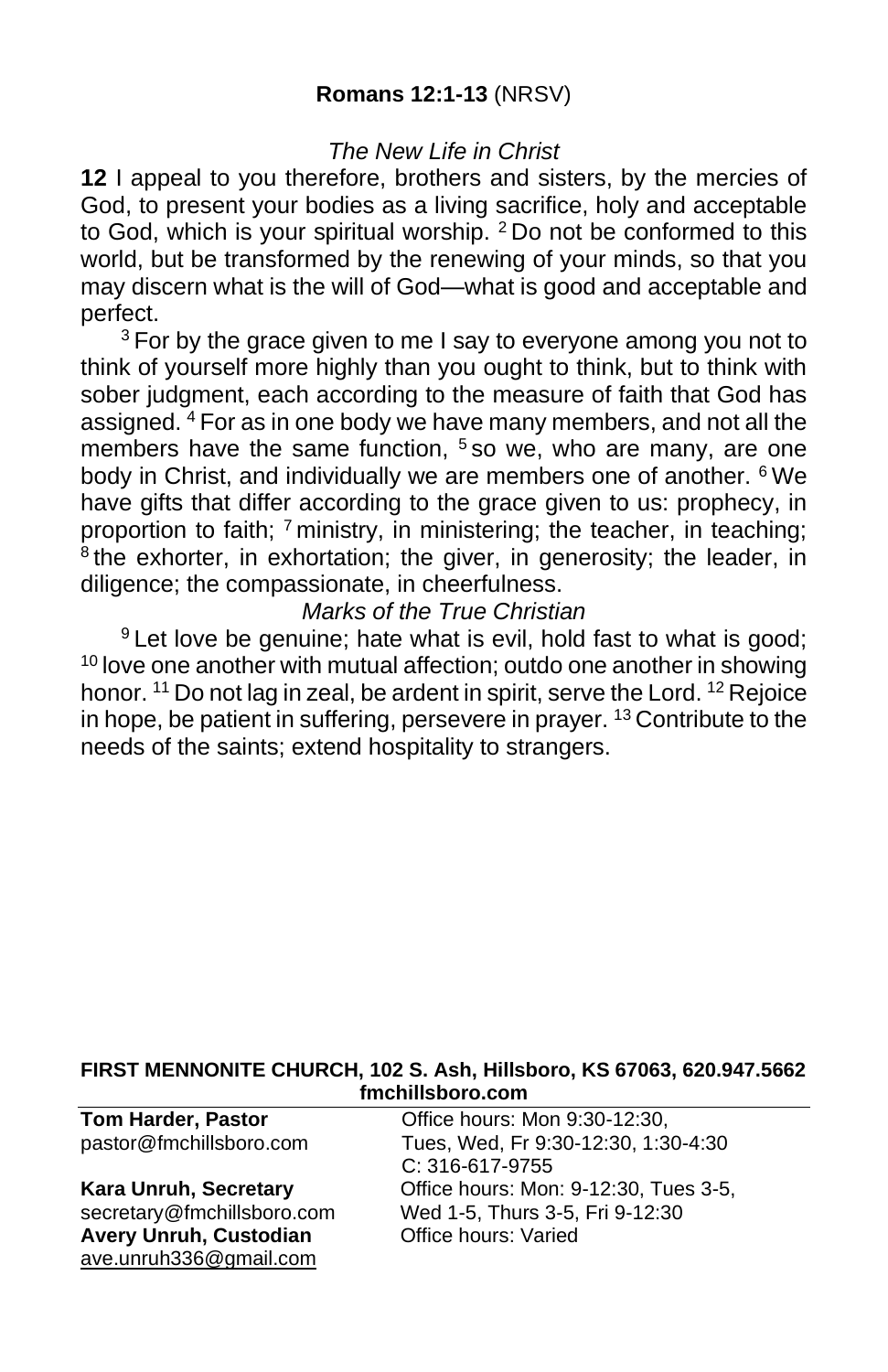

# **FIRST MENNONITE** CHURCH

 In Christ - Making Disciples through Loving Relationships.

Worship 10:30 a.m.

# **Sunday, February 27, 2022 Sermon by Vincent Martin**

# **GATHERING**

Gathering Music **Debbie Ewert** Welcome, Announcements, Greeting Kelly Linnens Prelude to Worship **Debbie Ewert** \*Opening Prayer VT 862 Kelly Linnens \*Hymn You Are Good VT 33

Psalm 81:1-10 (NRSV)

*Sing aloud to God our strength; shout for joy to the God of Jacob. Raise a song, sound the tambourine, the sweet lyre with the harp. Blow the trumpet at the new moon, at the full moon, on our festal day.* 

**For it is a statute for Israel, an ordinance of the God of Jacob. He made it a decree in Joseph, when he went out over the land of Egypt.** 

*I hear a voice I had not known:* 

*"I relieved your shoulder of the burden; your hands were freed from the basket. In distress you called, and I rescued you; I answered you in the secret place of thunder; I tested you at the waters of Meribah."*

**Hear, O my people, while I admonish you; O Israel, if you would but listen to me! There shall be no strange god among you; you shall not bow down to a foreign god.**

*I am the LORD your God, who brought you up out of the land of Egypt. Open your mouth wide and I will fill it.* 

| Hymn                    | When Israel Was in Egypt's Land | VT 193        |
|-------------------------|---------------------------------|---------------|
| Time for God's Children |                                 | Julie Linnens |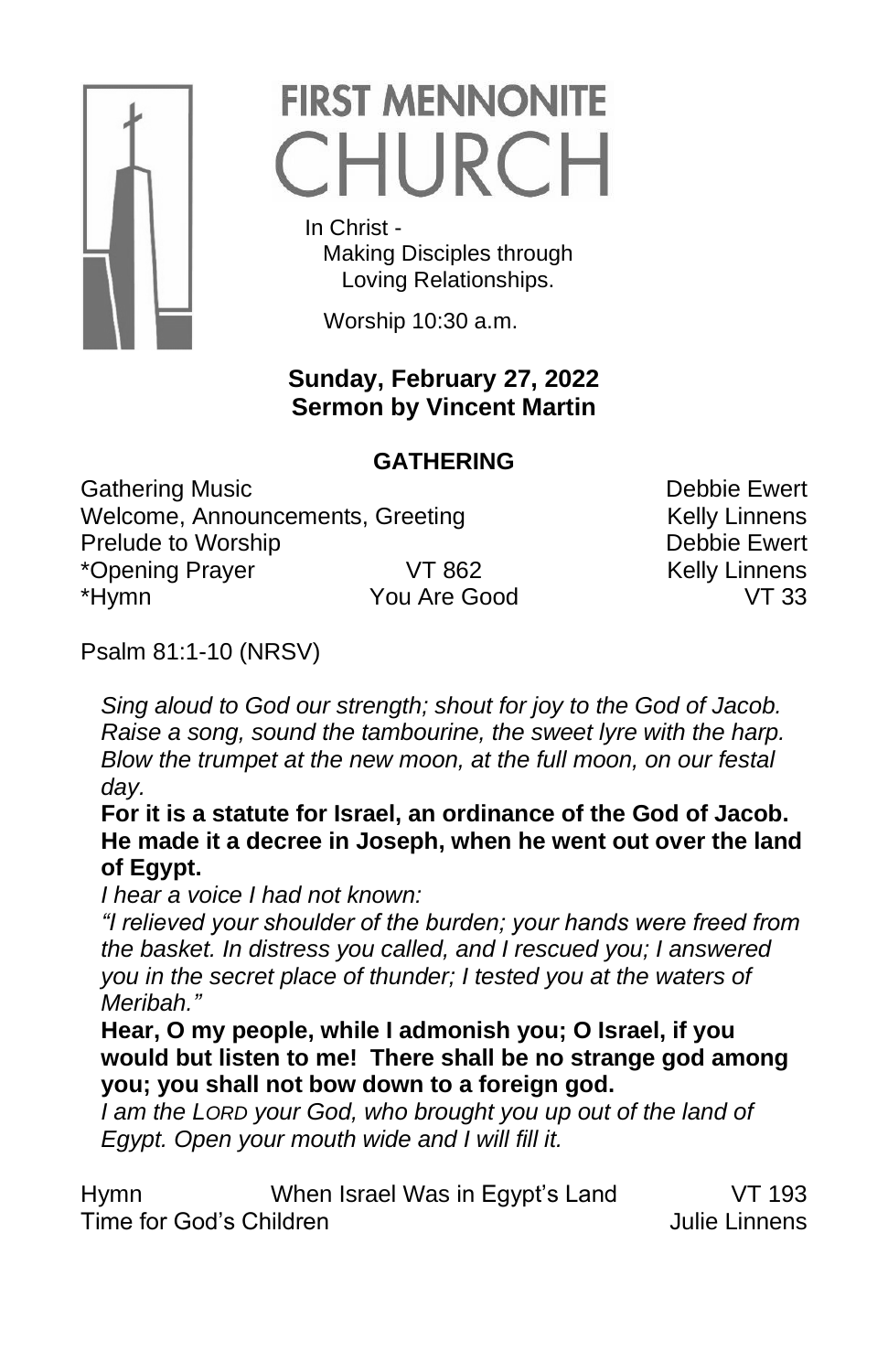**SHARING**

Sharing and Prayer **Pastor Tom** Prayer Hymn Guide My Feet VT 816

## **LISTENING**

Scripture **Romans 12:1-13** Message **Vincent Martin** 

**RESPONDING**

Hymn Lead Me, Guide Me VT 601

Benediction **Pastor Tommunics Pastor Tommunics Pastor Tommunics** Postlude **Debbie Ewert** 

"My name is Vincent Martin. I'm originally from Dallas, Texas, and I attended Tabor College as a student-athlete in 2004. I live in Wichita with my wife, Tiesha, and our four children, Kyliee, Zy'ion, Za'khia, and Azariah. My wife and I own a gym in Wichita called Elite Athletic Training. We are also real estate investors, and I am an acquisition manager, which allows me to pursue and focus on real estate investments. I am also working on building my public speaking platform through my company, Inspired Verbs. Motivational speaking has always been a goal of mine, and I'm making sure to put effort forth this year to pursue it. I've held many roles over the years, but some of my favorites are serving God and being a father to my kids. During my free time, I enjoy coaching my son's youth football team in Maize, traveling around to watch him wrestle, watching my oldest daughter play volleyball, watching my up-and-coming cheerleader, and then my youngest wants to be a gymnast. I cherish my time with my family, and I also enjoy time with friends, working out, and reading."

**Explore FMC!** Sometime during the upcoming season of Lent Pastor Tom will once again offer an opportunity to "explore FMC"—what we believe, where we come from, how we do things, and what it means to be a member. If you are interested, please let him know. The time and day will be determined in part by the schedules of the participants.

**Hillsboro Area Ministerial Alliance (HAMA) will provide Lenten services** beginning this Wednesday, March 2 from 12-12:30 p.m. at the United Methodist Church. Masks are required, and no lunch will be served.

**A signup sheet for preparing Wednesday night meals is posted on the white board in the hall.** Please consider volunteering to prepare one of the only four meal slots open.